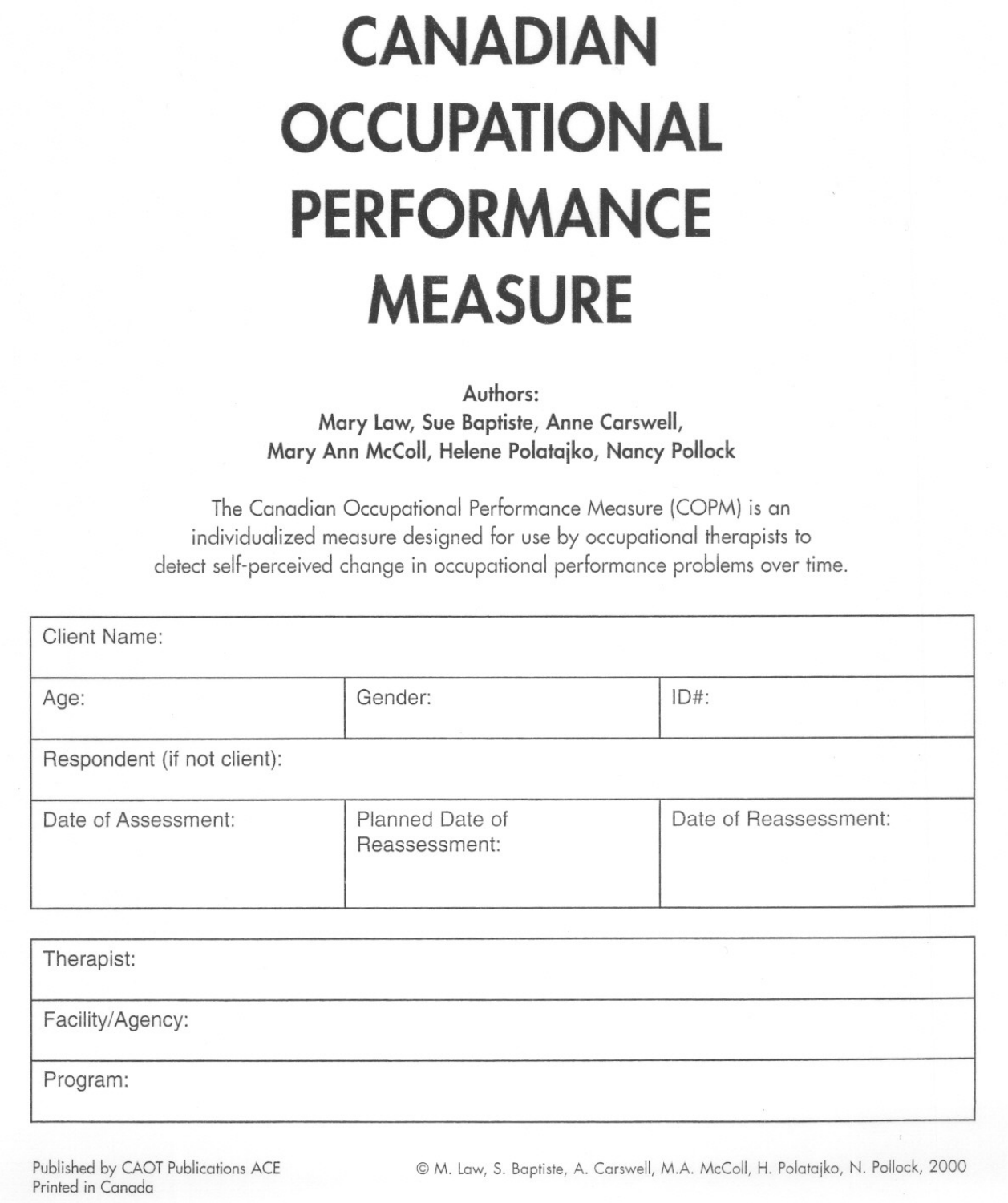#### **STEP** 1: **IDENTIFICATION OF OCCUPATIONALPERFORMANCE ISSUES**

To identify occupational performance problems, concerns and issues, interviewthe client, asking about daily activities in self-care, productivity and leisure. Ask clients to identify daily activities which they want to do, need to do or are expected to do by encouraging them to think about a typical day. Then ask the client to identify which of these activities are difficult for them to do now to their satisfaction. Record these activity problems in Steps 1A, 18, or 1C.

## **STEP 2: RATING IMPORTANCE**

Using the scoring card provided, ask the client to rate, on a scale of 1 to 10, the importance of each activity. Place the ratings in the corresponding boxes in Steps 1A, 18, or 1C.

| STEP 1A: Self-care                                                           | <b>IMPORTANCE</b> |
|------------------------------------------------------------------------------|-------------------|
| <b>Personal Care</b><br>(e.g., dressing, bathing,<br>feeding, hygiene)       |                   |
| <b>Functional Mobility</b><br>(e.g., transfers,<br>indoor, outdoor)          |                   |
| <b>Community Management</b><br>(e.g., transportation,<br>shopping, finances) |                   |
|                                                                              |                   |
| <b>STEP 1B: Productivity</b>                                                 |                   |
| Paid/Unpaid Work<br>(e.g., finding/keeping<br>a job, volunteering)           |                   |
| <b>Household Management</b><br>(e.g., cleaning,<br>laundry, cooking)         |                   |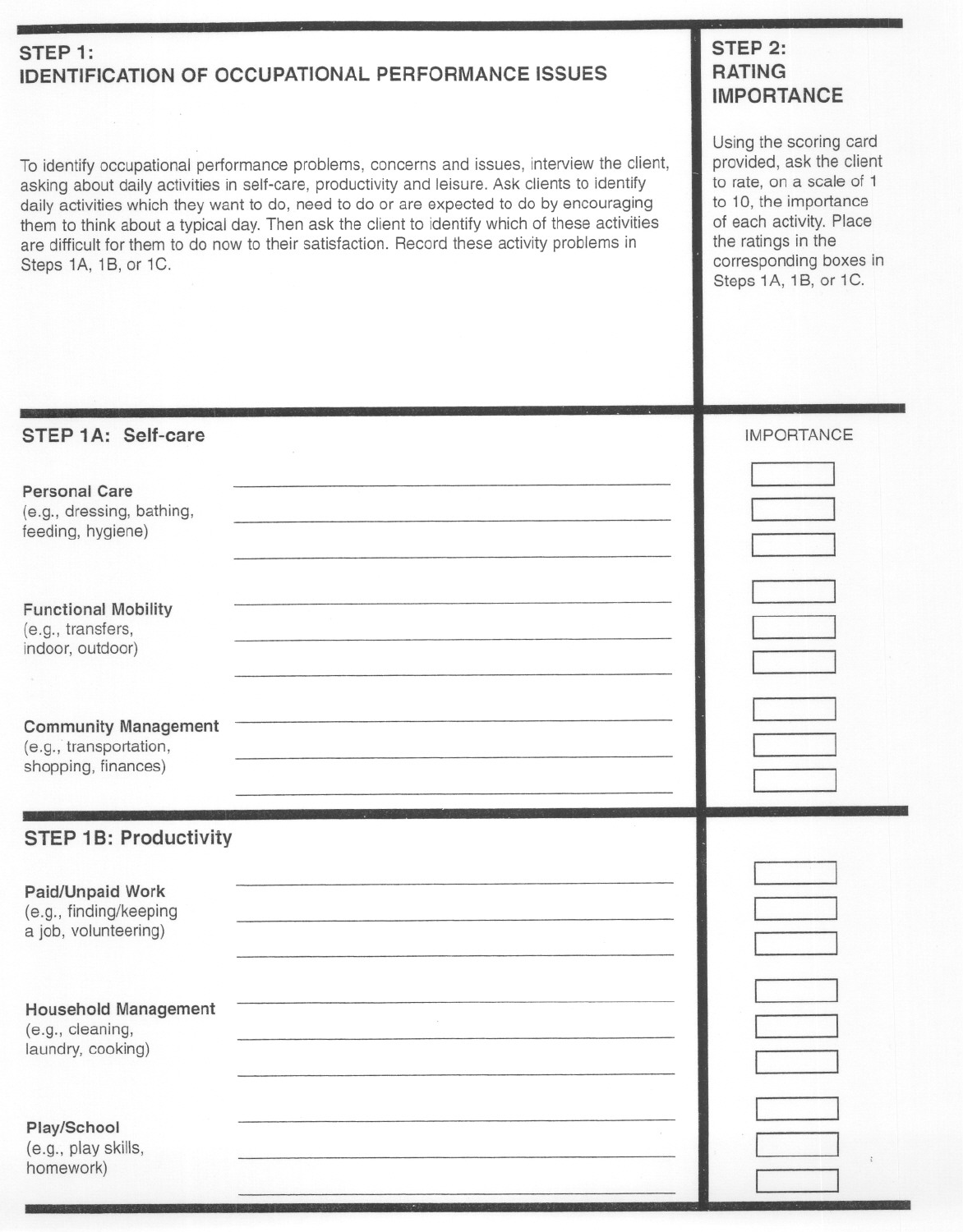| <b>STEP 1C: Leisure</b>                                                       | $\mathbf{r}$ . The state<br><b>IMPORTANCE</b> |
|-------------------------------------------------------------------------------|-----------------------------------------------|
| <b>Quiet Recreation</b><br>(e.g., hobbies,<br>crafts, reading)                |                                               |
| <b>Active Recreation</b><br>(e.g., sports,<br>outings, travel)                |                                               |
| Socialization<br>(e.g., visiting,<br>phone calls, parties,<br>correspondence) |                                               |

## STEPS <sup>3</sup> & 4: SCORING -INITIAL ASSESSMENT and REASSESSMENT

Confirm with the client the 5 most important problems and record them below. Using the scoring cards, ask the client to rate each problem on performance and satisfaction, then calculate the total scores. Total scores are calculated by adding together the performance or satisfaction scores for all problems and dividing by the number of problems. At reassessment, the client scores each problem again for performance and satisfaction. Calculate the new scores and the change score.

| <b>Initial Assessment:</b>                                                                                                                                    |                        |                                | Reassessment:          |                                       |
|---------------------------------------------------------------------------------------------------------------------------------------------------------------|------------------------|--------------------------------|------------------------|---------------------------------------|
| <b>OCCUPATIONAL PERFORMANCE</b><br><b>PROBLEMS:</b>                                                                                                           | PERFORMANCE 1          | SATISFACTION 1                 | PERFORMANCE 2          | <b>SATISFACTION 2</b>                 |
| 1.<br>2.<br>3.<br>4.                                                                                                                                          |                        |                                |                        |                                       |
| 5.                                                                                                                                                            |                        |                                |                        |                                       |
| <b>SCORING:</b><br>Total performance                                                                                                                          | PERFORMANCE<br>SCORE 1 | <b>SATISFACTION</b><br>SCORE 1 | PERFORMANCE<br>SCORE 2 | <b>SATISFACTION</b><br><b>SCORE 2</b> |
| or satisfaction<br>Total<br>scores<br>$\equiv$<br>score<br># of problems                                                                                      | $=$                    | $=$                            | $=$                    | $=$                                   |
| CHANGE IN PERFORMANCE = Performance Score 2<br>- Performance Score 1<br>$=$<br>CHANGE IN SATISFACTION = Satisfaction Score 2<br>- Satisfaction Score 1<br>$=$ |                        |                                |                        |                                       |